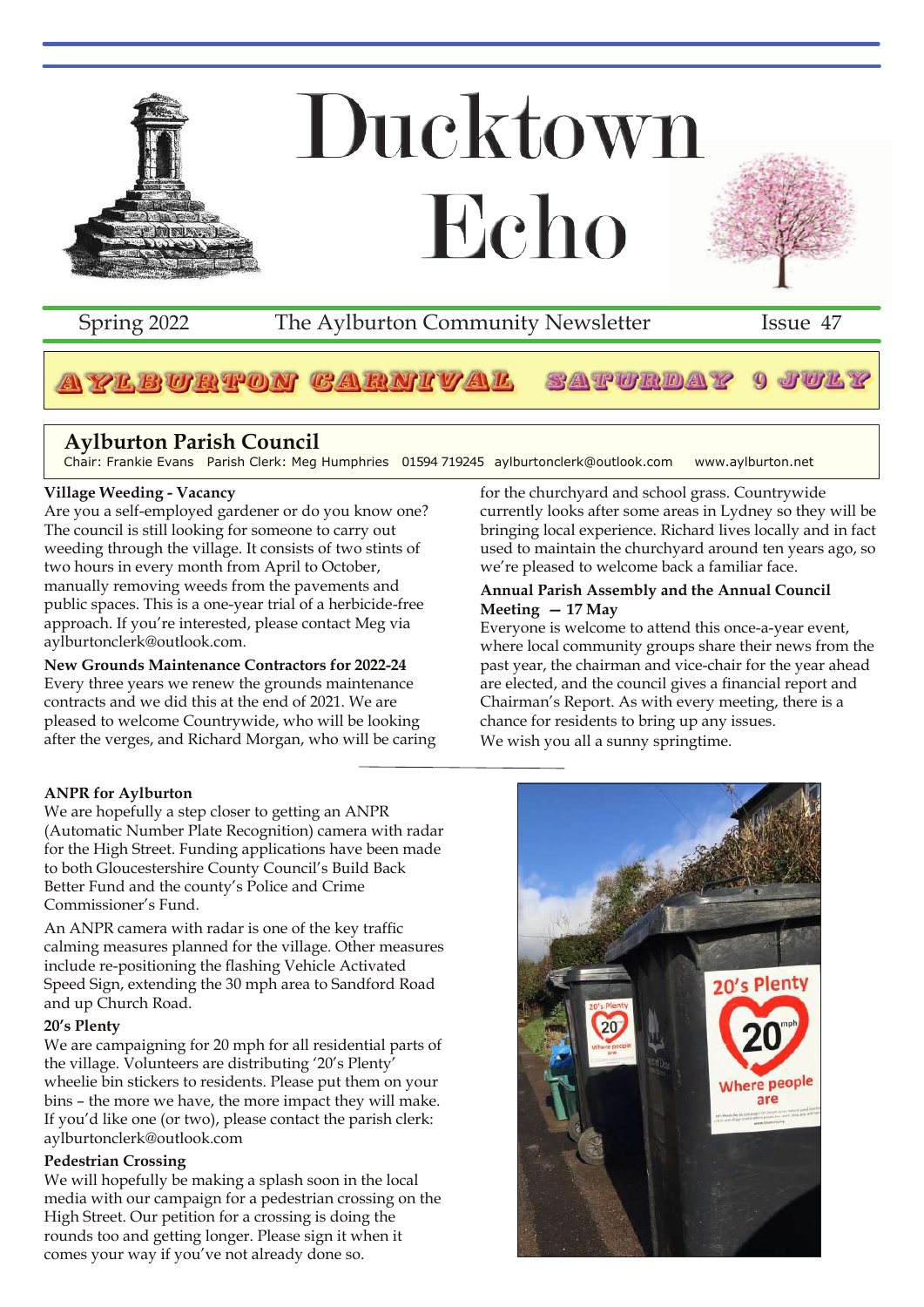## **Aylburton C of E Primary School**

Head: Rachel Dare Office: 01594 842426 admin@aylburton.gloucs.sch.uk www.aylburtoncofe.co.uk

**As** Covid restrictions ease we can now start inviting parents back in and start organising trips. We are now offering a Breakfast Club which has been a great success.

We celebrated Red Nose Day and the children came in dressed up as their favourite superheroes. We also had the Life Skills Bus visit us in March for all pupils.

Our KS1 class have also got a hamster called 'Nugget'. The children are learning to foster a sense of responsibility and how to nurture and respect animals.

Class 1 had a visit from the Fire Service in March and had an amazing afternoon climbing into the fire engine as well as spraying staff with the hosepipe. Class 1 are also visiting Chepstow Castle in line with their topic.

Class 2 are going to visit the National Waterways Museum in Gloucester on 25 April which will include a workshop, a tour of the museum and a boat trip. As part of the curriculum our KS2 classes will be taking swimming lessons starting after Easter for 11 weeks. KS2 will also be taking part in music lessons with a recital at the end of 10 weeks.

We will be celebrating the Queen's Platinum Jubilee by

#### The Severn Federation Academy Trust



Fire Service visit in March

honouring her 70 years of service. Every Monday, we invite all the children and their families to become involved in Acts of Service. A different Act of Service will be posted on Seesaw each week and we love to see the photos. Finally Tuesday, 24 May is our school sports day over at the playing fields, with a Jubilee twist this year!

## **Aylburton Methodist Church**



**It** seems no time at all since we were planning Christmas services and deciding which carols would be sung. Now we look forward to Easter and all that the infant Jesus in the manger did as a grown man.

In Holy Week, we will sing some of our favourite hymns as we gather on Friday, 15 April at 3pm to reflect on the events of Good Friday. Then on Easter Day we will celebrate the *Good News* of Easter that Jesus is alive.

A successful Messy Church, based around Lost Sheep and Loving Hearts, was held during the February half term and another one is planned for the Easter week— Thursday, 21April at 10:30. We look forward to seeing our young people there.

## **Aylburton WI**

President: Jane Tovey Secretary: Sandra Rickards 01594 841041

**April** will be the start of a new year for Aylburton WI with membership still increasing, and many enjoying the varied speakers we have in the diary for the next 12 months. The last two speakers were very entertaining, with a visit from the Severn Free Wheelers and The Dean Forest Railway. Sometimes we forget what good knowledgeable people we have on the doorstep.

The lunch club has become very popular as we try to use local venues with value for money. Our next venture will be the Globe at Alvington, having previously been to the Fountain Inn at Parkend.

This year the summer outing will be a boat trip up the Thames to Henley, where we can spend a couple of hours



sightseeing. The closing date for this is June, if anyone would like to join us please let me know.

At the end of May we are hoping to use the Cross monument once again for a display, celebrating the Queens Platinum Jubilee. We are always so thankful for everyones' comments and know you all appreciate our efforts. Later in June our ladies will be enjoying a picnic celebration — let's hope for fine weather.

If anyone would like to come along to the meetings please give me a ring and we will meet and greet you. Recently there have been quite a few new members joining so you will not be alone.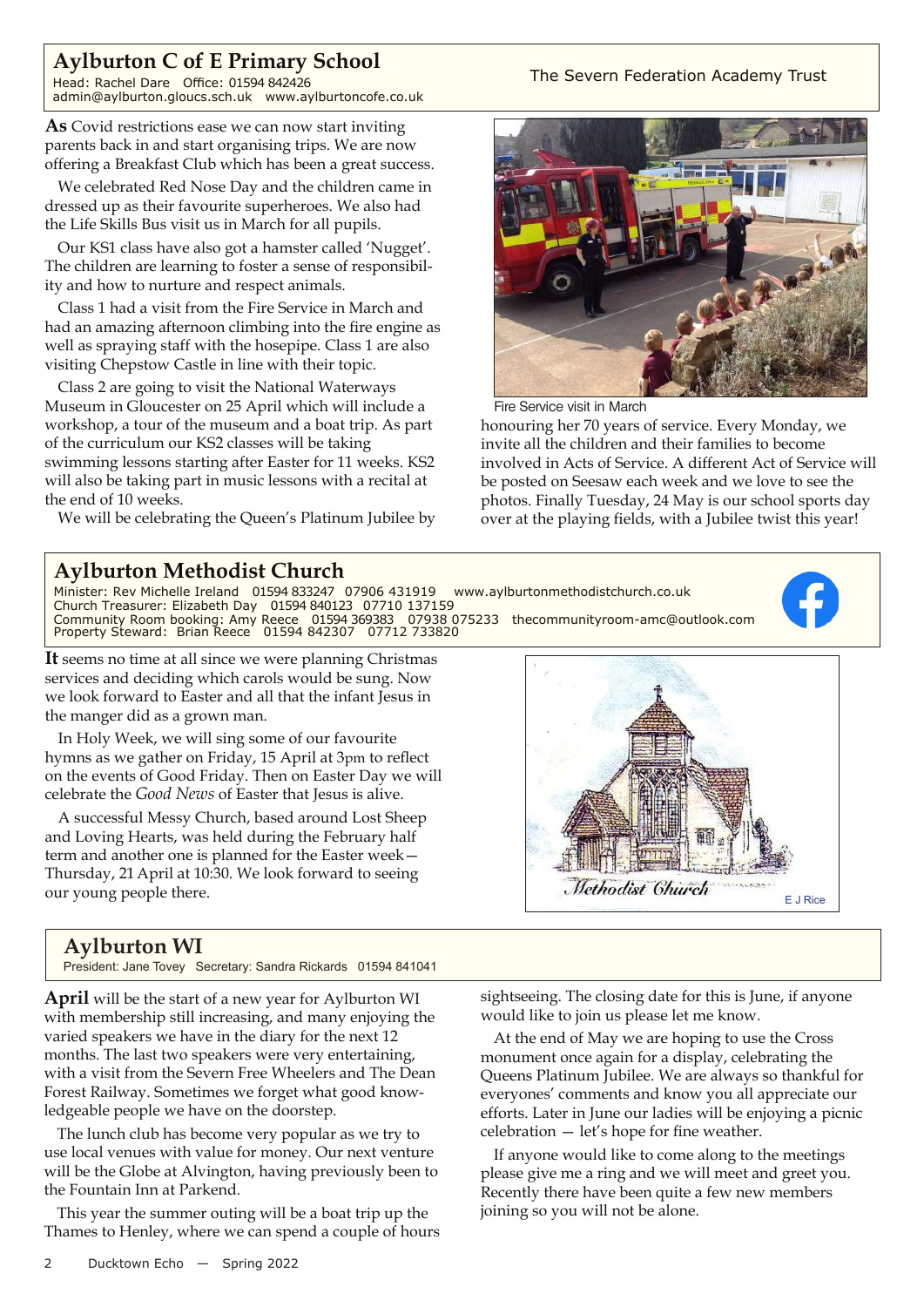## **Acorns Baby and Toddler Group**

Leader: Jane Penny 01594 563803 07856 679387 cfmlydney@gmail.com

**We** have fun together, playing and exploring. We like to meet new friends and our grown-ups also get to have a cuppa and a chat. We have lots of lovely toys for babies and toddlers to enjoy. We usually have a craft activity or messy play. We end our time together by singing rhymes.

The group is run by volunteers from the local churches, with some help from our mums, dads and other grownups. We would like some more helpers too! We recently sold cakes to raise funds for Comic Relief and had fun dressing up.

## **Aylburton verges – better for wildlife** Cllr Mark Topping

#### **Aylburton verges – better for wildlife**

In the Spring the grass verges on the outskirts of Aylburton will no longer have the neat and tidy, closely mown appearance we have grown used to and appreciate. Instead, although they will be mown in March, they will be allowed to grow until August/ September before being mown again.

#### **They are not being abandoned!**

It will never be a riot of colour like an intensively managed flowerbed, but our verges will be of maximum benefit to wildlife . . .

The small verges in the High Street will still be mown neatly twice <sup>a</sup> month, along with St. Mary's churchyard. Twice <sup>a</sup> month *all* the verges will be mown around the edges but the larger areas will be left to grow until late summer.

#### **Biodiversity in Britain is declining.**

In the last <sup>100</sup> years, the UK has seen <sup>a</sup> 60% decrease in biodiversity. <sup>A</sup> third of bumblebee species are under threat of extinction, and 70% of butterfly species have seen populations decline since the 1970s. (State of Nature Report 2019)

#### **Verges are <sup>a</sup> vital refuge for wildlife.**

Conservationists say more pollinators are found on well-

*We hope that you can join us in the Memorial Hall Friday mornings 9:30–11*



managed verges than in the neighbouring countryside. We're changing how often we mow our verges because it's better for wildlife.

Aylburton Parish Council will be following verge managemen<sup>t</sup> guidelines written for local authorities by the wildflower charity Plantlife, guidelines which are followed by numerous councils throughout the country. As wildflowers (OK 'weeds' if you prefer) grow *they provide habitat for insects. When they flower they provide food for flying insects like bees and other pollinators. All the insects are food for birds. And when the flowers and grasses turn to seed there's more food for birds. Amphibians, reptiles and small mammals also benefit.*

Some flowers are being planted in the verges, but to start with, Aylburton's wildlife verges are likely to be dominated by grasses and various vigorous wildflowers/ weeds like cow parsley. Over time, as we continue to mow in March, August/September and remove the cuttings, the number and variety of wildflowers is likely to increase and dominant grasses and weeds reduce.

It will never be <sup>a</sup> riot of colour like an intensively managed flowerbed, but as our verges will be of maximum benefit to wildlife we hope that it is something the community can support.

Volunteers are needed to help rake our wildlife verges please email Wendy Kennison: wendy.kennison@hotmail.co.uk



## CLEANING

**MISS MOP** Housekeeping Duties For prices and availability please contact Cristina Aylburton 07921 838149



## **Ducktown Echo**

Editor: Virginia Ridley 01594 841294 ducktownecho@gmail.com Published by the Aylburton Parish Council Printed by **ARTYTYPE** Lydney Copy deadline for the summer edition is Sunday, 27 June